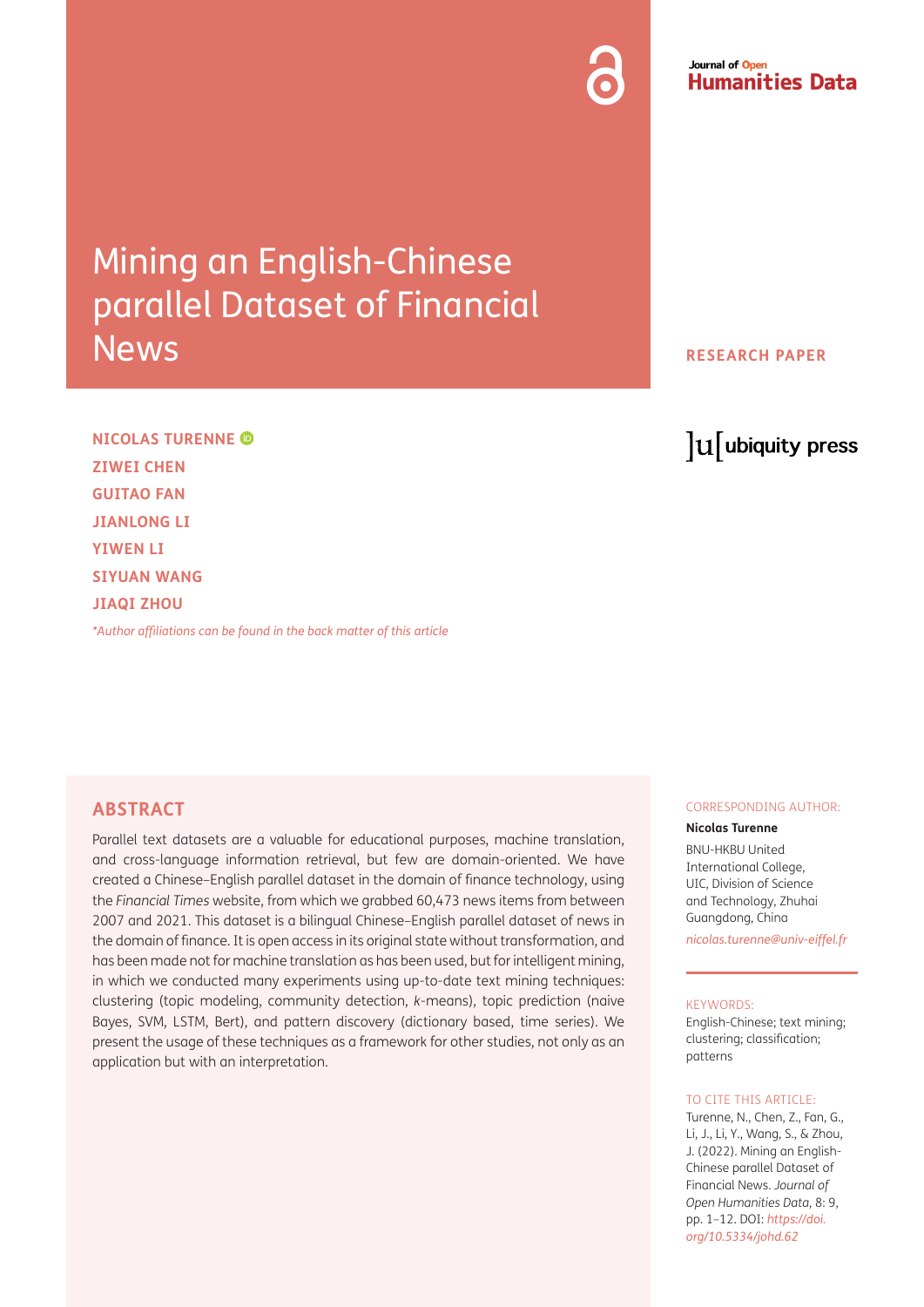# **1 INTRODUCTION**

The investigation of classical and new text mining methods using a bilingual dataset can enhance the meaningfulness of comparisons of these techniques. The original way to use a parallel text dataset is to benefit from its construction, by which the texts are supposed to be strictly similar, leading us to expect that exploratory results from text mining will be similar too. We decided to explore a parallel dataset from a domain to extract knowledge from a technical area (e.g., finance). The choice of the pair Chinese–English has several motivations: firstly, the data is more easily available; secondly, there is a demand for English and Chinese tools and datasets, as English is already the lingua franca in many areas (political, economical, cultural, and scientific), and we also see an increasing interest in Chinese, which is now being taught at schools in western countries. One can keep in mind 1.41 billion people speak Chinese as their first or second language, while this is 1.35 billion for English (the overlap is no more than 20%). Secondly, China and the USA, as the areas of the native speakers, are drivers for the world economy. The language of business and finance has always attracted interest, since the movement of stock indexes can be an indicator, a 'barometer,' of the general trend in the economy. When we look at the availability of domain-specific parallel corpora, the majority of them are constructed around the following drivers: biomedicine [\(Neves, Yepes,](#page-10-0)  [& Névéol, 2016](#page-10-0)), digital humanities/culture [\(Christodoulopoulos & Steedman, 2014](#page-9-0)), city, transport [\(Lefever, Macken, & Hoste, 2009\)](#page-10-0), food, the environment ([Xiong, 2013\)](#page-11-0), ICT ([Labaka,](#page-9-0)  [Alegria, & Sarasola, 2016\)](#page-9-0), digital humanities/law, and governance [\(Steinberger et al., 2006](#page-10-0)). Concerning Chinese–English, [Chang \(2004\)](#page-9-0) from Peking University made one of the first large scale Chinese–English parallel corpora from HTML files with alignments at the paragraph and sentence levels, leading to a size of 10 million Chinese characters about different genres (news, technical articles, subtitles). Concerning the domain of finance, there are some small corpora for different pairs of languages, but not Chinese–English, ([Arcan, Thomas, de Brandt, &](#page-8-1)  [Buitelaar, 2013](#page-8-1); [Bick & Barreiro, 2015;](#page-9-0) [Smirnova & Rackevi](#page-10-0)čienė, 2020; [Tiedemann, 2012](#page-11-0); [Volk,](#page-11-0)  [Amrhein, Aepli, Müller, & Ströbel, 2016](#page-11-0)). The largest one is the SEDAR dataset, $1$  containing 8.6 million French–English sentence pairs in the finance domain from PDF files of the regulations of the province of Quebec ([Ghaddar & Langlais, 2020\)](#page-9-0). To our knowledge, the dataset discussed in our article represents new available material for the community. The question we address is to consider the state of the art techniques and the main contemporary approaches to text mining, and see what finally we can extract from a dataset of news in a specialized domain such as fintech. Knowing that each news item contains the same version in Chinese and English, another question to explore is the following:"are the efficiency and extraction exactly the same or do some cultural aspects influence the translation and so the lexical and semantic content? In this way, the general dataset we present in this article can be seen as a gold standard for the output of calibrated measures for all kinds of techniques. In general, studies use text collection within the framework of a specific method such as disinformation analysis ([Turenne, 2018\)](#page-11-0) or the development of medical drugs ([Kolchinsky, Lourenco, Wu, &](#page-9-0)  [Rocha, 2015\)](#page-9-0), or for a specific task such as part of speech (POS) tagging ([Akbik, Blythe, &](#page-8-1)  [Vollgraf, 2018\)](#page-8-1) or named entity extraction ([Chiu & Nichols, 2016\)](#page-9-0). In this article, we also take a domain dataset (namely, fintech) and a specific genre of document (news), but we do not have a specific task to improve. We try easy tasks intuitively and directly usable on such a dataset: clustering (named entity and word), classification (topic and sentiment), and pattern extraction (word life and citation). We made the dataset using the *Financial Times* website from which we grabbed 60,473 news items from between 2007 and 2021, each containing a version in English and its translation into Chinese. We focus on three families of techniques within the text-mining framework: (i) pre-processing techniques; (ii) supervised approaches involving deep learning techniques such as LSTM, BERT, CNN and also SVM, naïve Bayes, and random forest; and (iii) unsupervised techniques involving *k*-means, community detection, biclustering, co-cord analysis, and topic modeling ([Turenne et al., 2020\)](#page-11-0). This paper is divided into the following sections: we discuss the dataset and its sub-datasets, describe the stateof-the-art research based on bilingual corpora, machine learning, and natural language processing, and then present the results of our experiments.

Turenne et al. **2** *Journal of Open Humanities Data* DOI: [10.5334/johd.62](https://doi.org/10.5334/johd.62)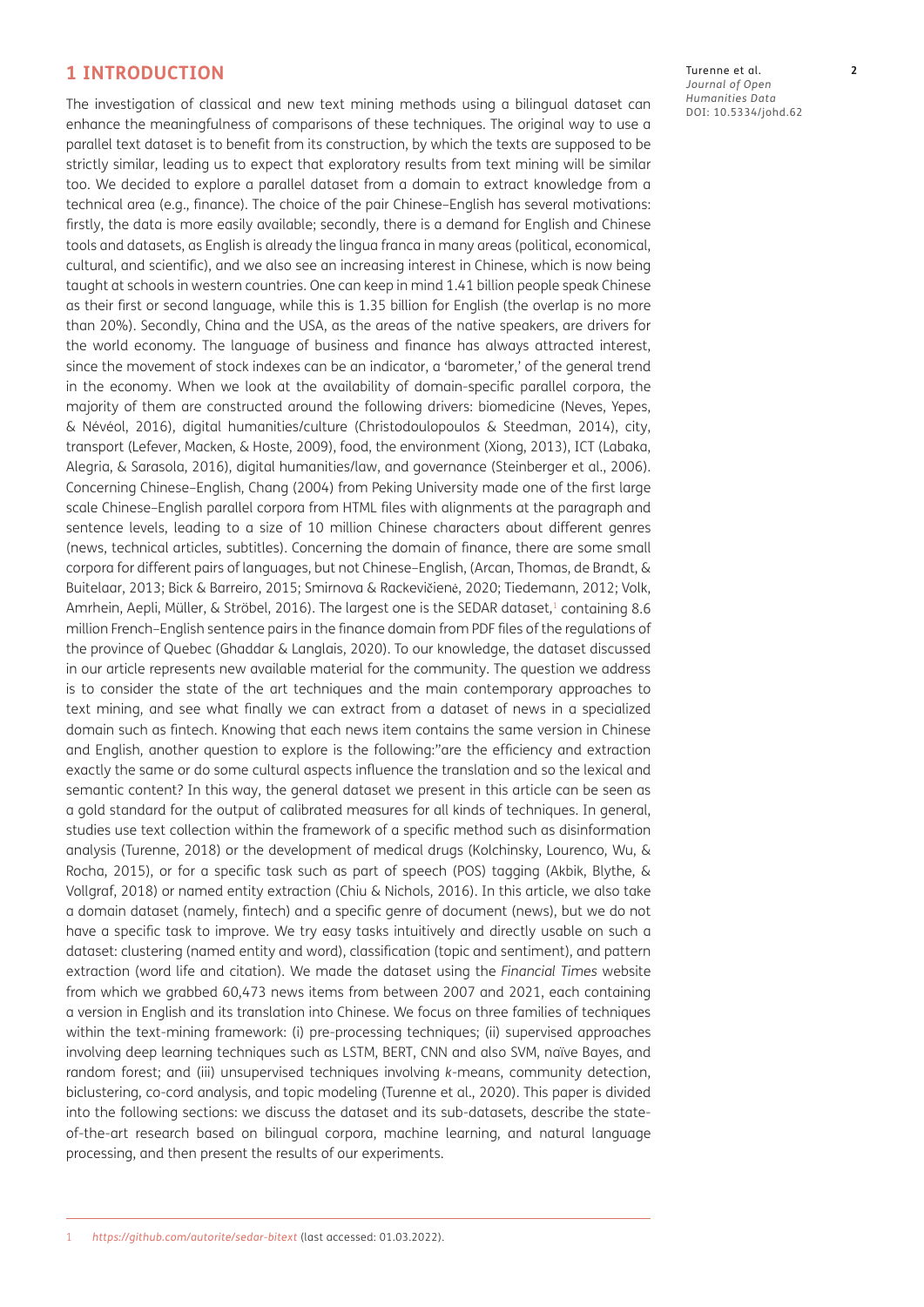# **2 RELATED WORK**

#### **2.1 PARALLEL LANGUAGE DATASET BUILDING**

[Zhao and Vogel \(2002\)](#page-11-0) is probably one of the pioneering studies about combining a parallel Chinese–English dataset and mining approach. They used 10 years of the Xinhua bilingual news collection, but that is not available. [Koehn \(2005\)](#page-9-0) is a large-scale document multilingual and parallel dataset containing ∼60 million words on average per language for 21 European languages, but nothing about Chinese. In the same way, we find a topic detection and tracking repository.2 It contains 30K in Chinese and English, but not in parallel. [Christodoulopoulos](#page-9-0)  [and Steedman \(2014\)](#page-9-0) and [Sturgeon \(2021\)](#page-10-0) are open data repositories and digital humanities projects. They contain books with English–Chinese versions but their content is closely related to philosophy, religion, and difficult-to-understand contemporary thinking: for example, manual annotation for classification is not easy. The UCI Machine Learning Repository ([Dua & Graff,](#page-9-0)  [2017](#page-9-0)) and Kaggle $^{\text{3}}$  are repositories of datasets, and many of them are used for the evaluation of algorithms. There are no English–Chinese parallel corpora. [Zhai, Liu, Zhong, Illouz, and Vilnat](#page-11-0)  [\(2020\)](#page-11-0) made a dataset considering 11 genres (constructed based on existing work: art, literature, law, material for education, microblogs, news, official documents, spoken, subtitles, science, and scientific articles) and made a parallel English–Chinese dataset with 2,200 sentences to test the translation of literals. [Tian et al. \(2014\)](#page-10-0) presents UM-Corpus,4 designed for sentence machine translation (SMT) research. It contains 15 million English–Chinese parallel sentences and treats eight genres: News, Spoken, Laws, Theses, Educational Materials, Science, Speech/Subtitles, and Microblog. Globally, the dataset contains 2.2 million sentences in both languages (450,000 for news alone). This dataset is freely available but named entities are anonymized.

#### **2.2 BUILDING DOMAIN-SPECIFIC PARALLEL DATASETS**

In this section we present an extensive literature review of domain-specific datasets, their language pairs, and topics. We observed an increased interest in domain-specific parallel datasets in the past year. The main use of such material is to make a specialized learning dataset to improve a statistical machine translation system and to do cross-lingual information retrieval [\(McEnery &](#page-10-0)  [Xiao, 2007](#page-10-0)) from a computational point of view, to extract automatically or semi-automatically a specialized lexicon in different languages [\(Rosemeyer & Enrique-Arias, 2016](#page-10-0)) from a linguistic point of view. In the following review, we consider as domain-specific a dataset focused on all aspects of one topic. A text genre, such as news or technical publications, is considered as a domain.

#### 2.2.1 Digital Humanities: culture

In this domain we have found 20 datasets, of which large pair datasets are as follows. In the area of religious studies, [Christodoulopoulos and Steedman \(2014\)](#page-9-0) is about the Bible in 100 languages. We also find the Chinese–English [\(Sturgeon, 2021\)](#page-10-0), the Arabic–English ([Hamoud &](#page-9-0)  [Atwell, 2017\)](#page-9-0), a presentation of the same ancient religious texts in different Germanic dialects ([Dipper & Schultz-Balluff, 2013](#page-9-0)), and a parallel dataset of English and Persian religious texts ([Beikian & Borzoufard, 2016\)](#page-8-1). In literary studies [Fraisse, Tran, Jenn, Paroubek, and Fishkin](#page-9-0)  [\(2018\)](#page-9-0) created a massively parallel dataset of translated American literary texts, with 23 languages. [Altammami, Atwell, and Alsalka \(2020\)](#page-8-1) present a bilingual parallel English–Arabic dataset of narratives reporting different aspects of Muhammad's life. In the domain of tourism and traveling, [Espla-Gomis et al. \(2014\)](#page-9-0) built a domain-specific English——Croatian parallel dataset from different websites, [Ponay and Cheng \(2015\)](#page-10-0) made an English–Tagalog dataset, [Bureros, Tabaranza, and Roxas \(2015\)](#page-9-0) created a English–Cebuano dataset, [Woldeyohannis,](#page-11-0)  [Besacier, and Meshesha \(2018\)](#page-11-0) made an Amharic–English dataset, [Srivastava and Sanyal](#page-10-0)  [\(2015\)](#page-10-0) made a small parallel English–Hindi dataset, and [Boldrini and Ferrández \(2009\)](#page-9-0) got 4500 questions/answers from customers about tourism in Spanish translated into English. About literary texts, [Rovenchak \(2021\)](#page-10-0) published a Bamana–French analysis concerning Bamana tales, [Kenny \(1999\)](#page-9-0) describes GEPCOLT, an electronic collection of some fourteen works of contemporary German-language fiction alonside their translations into English,

Turenne et al. **3** *Journal of Open Humanities Data* DOI: [10.5334/johd.62](https://doi.org/10.5334/johd.62)

<sup>2</sup> *<http://projects.ldc.upenn.edu/TDT3-TDT4>* (last accessed: 01.03.2022).

<sup>3</sup> *<https://www.kaggle.com/datasets>* (last accessed: 01.03.2022).

<sup>4</sup> *<http://nlp2ct.cis.umac.mo/um-corpus/index.html>* (last accessed: 01.03.2022).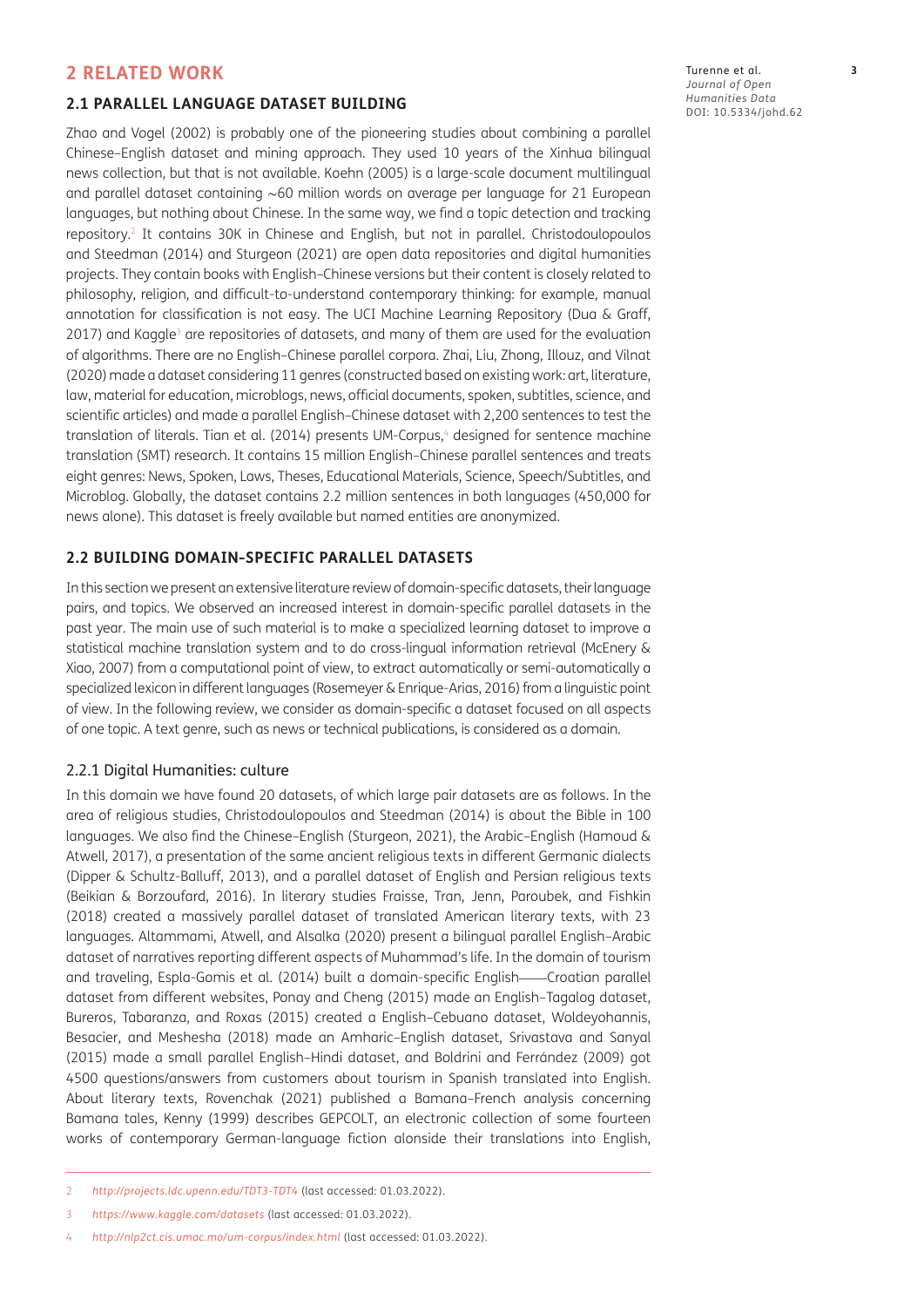[Giouli, Glaros, Simov, and Osenova \(2009\)](#page-9-0) made a Greek–Bulgarian dataset about cultural, literary and folk texts, [Kashefi \(2020\)](#page-9-0) made a Persian–English dataset with masterpieces of literature, [Frankenberg-Garcia \(2009\)](#page-9-0) built a parallel dataset of English and Portuguese literary texts, [Miletic, Stosic, and Marjanovi](#page-10-0)ć (2017) made Paracolab a dataset of English, French and Serbian literary books, [Guzman \(2013\)](#page-9-0) describes a dataset of literary texts with versions in Spanish, French, German, and Catalan.

2.2.2 Finance

[D.-Y. Lee \(2011\)](#page-10-0) used an interesting approach, for Korean and English, to improve financial phrase translation, but the corpora are comparable without being really parallel. There are some parallel corpora about finance, with a limited size, such as [Smirnova and Rackevi](#page-10-0)čienė [\(2020\)](#page-10-0), who made a dataset of European documents in English translated to French and Lithuanian related to finance, but the size is relatively small, consisting of 154 documents from 2010 to 2014. [Bick and Barreiro \(2015\)](#page-9-0) made a Portuguese–English parallel dataset of about 40,000 sentences in the Legal-Financial domain, coming from a company translation memory. We will next mention four notable parallel corpora about finance, for which we will give the details below: the ECB dataset,<sup>5</sup> the DBpedia-linguee dataset, the CSB dataset,<sup>6</sup> and the SEDAR dataset.<sup>1</sup> All of them have been made for automatic translation and cross-lingual information retrieval purposes. In the Opus project ([Tiedemann, 2012](#page-11-0)), we can find the ECB dataset, employing 19 European languages and concerning financial and legal newsletters from the European Central Bank. As an example, it contains 113,000 English–German pairs of sentences. [Arcan et al. \(2013\)](#page-8-1) used DBpedia datasets to extract the titles of relevant Wikipedia articles, and the Linguee database, obtaining 193,000 aligned sentences (English–German, English– French, and English–Spanish) to find translations of financial terms. The Credit Suisse Bulletin dataset (CSB) is based on the world's oldest banking magazine, published by Credit Suisse since 1895 in both German and French ([Volk et al., 2016](#page-11-0)). The SEDAR dataset (i.e., the System for Electronic Document Analysis and Retrieval) contains 8.6 million French–English sentence pairs in the finance domain from PDF files of regulations of the province of Quebec [\(Ghaddar &](#page-9-0)  [Langlais, 2020\)](#page-9-0). However, all these datasets are about pairs of European languages. [Guo \(2016\)](#page-9-0) describes how it can be feasible to make a domain-specific Chinese–English parallel dataset in the financial service domain, but it is restricted to giving guidelines about which tool to use to get raw data and how to use a parallel dataset, with the description and availability of the dataset. We have seen in this review that, firstly, domain-specific datasets are for different topics of societal challenges. Secondly, although the finance domain is not lacking in datasets, English–Chinese is not covered yet.

#### **2.3 PARALLEL LANGUAGE DATASET EXPLORATION**

Parallel corpora have been investigated to make alignments between sentences. [Wu and Xia](#page-11-0)  [\(1994\)](#page-11-0) is a pioneering work using parallel sentences in the framework of automatic translation. They used literal translations of sentences from the parliamentary proceedings of the Hong Kong Legislative Council, with five million words, to predict the Chinese translation of each English entry. In [Yang and Li \(2003\),](#page-11-0) an alignment method is presented at different levels (title, word, and character) based on dynamic programming (DP). [Lu, Tsou, Jiang, Kwong, and Zhu \(2010\)](#page-10-0) used a non-open dataset of 157,000 files, with both Chinese and English versions. More recently, [Schwenk, Chaudhary, Sun, Gong, and Guzmán \(2021\)](#page-10-0) have made an alignment process over 85 languages and 135 million sentences from Wikipedia (available as open data), but they found only 790 sentences for English–Chinese, which is very few for a text mining workflow. [Li, Wang,](#page-10-0)  [Huang, and Zhao \(2011\)](#page-10-0) used a linear combination and minimum sample risk (MSR) algorithm to make a matching between named entities (Person, Organization) and obtained an *F*-score of 84%. A pioneering work in text mining and English–Chinese texts is probably [C.-H. Lee and Yang](#page-10-0)  [\(2000\)](#page-10-0), who used a neural network clustering method called Self-Organizing maps to extract clusters from an English–Chinese parallel dataset (this parallel dataset is made with Sinorama magazine articles with 50,000 sentences) $^7$  but their conclusion only reveals the potential of the

Turenne et al. **4** *Journal of Open Humanities Data* DOI: [10.5334/johd.62](https://doi.org/10.5334/johd.62)

<sup>5</sup> *<https://www.ecb.europa.eu/press/key/html/downloads.en.html>* (last accessed: 01.03.2022).

<sup>6</sup> *<http://csb.access.ch>* (last accessed: 01.03.2022).

<sup>7</sup> *<https://www.taiwan-panorama.com/en/Home/About>* (last accessed: 01.03.2022).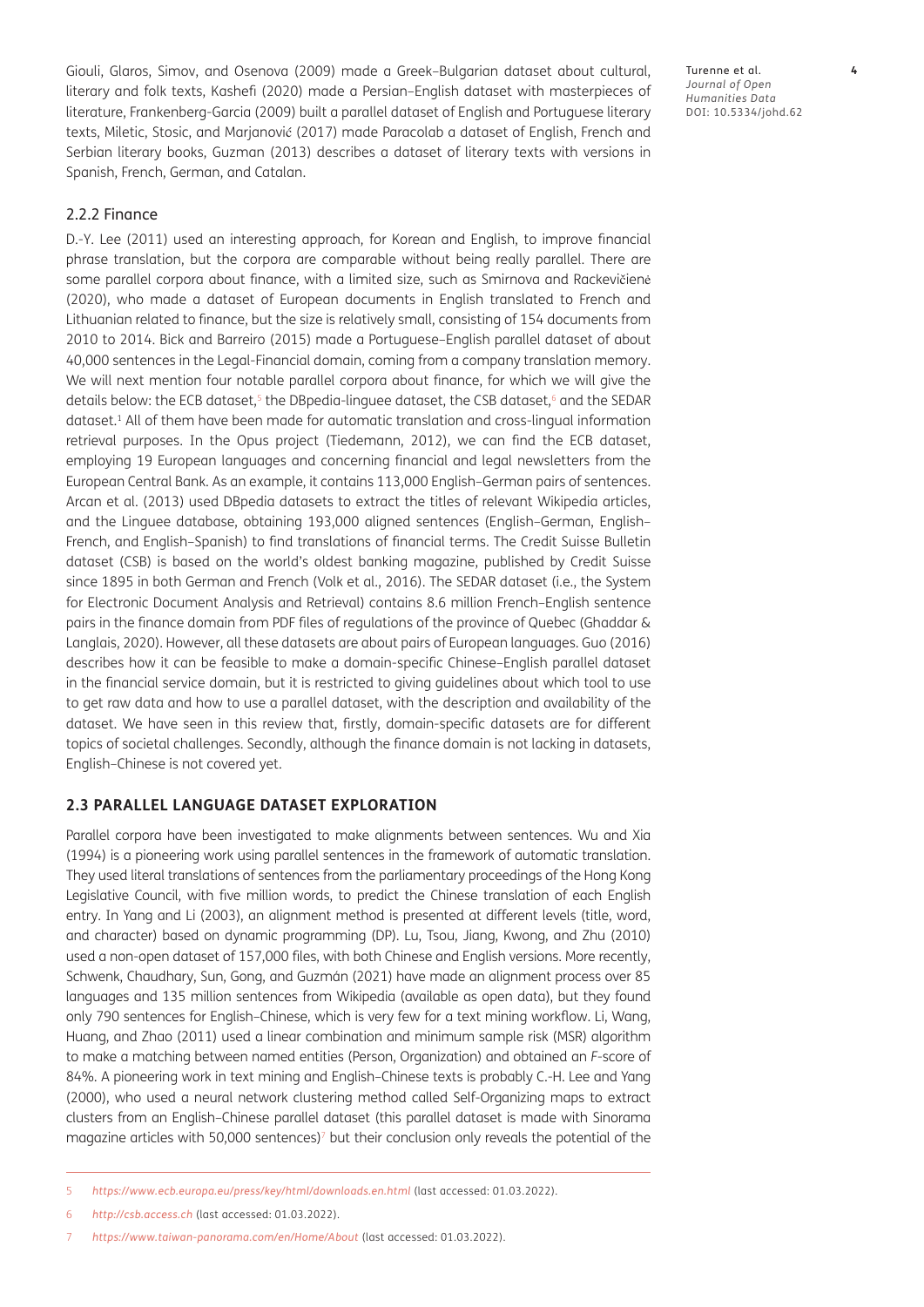approach. [Lan and Huang \(2017\)](#page-10-0) construct a bilingual English–Chinese latent semantic space and also select *k*-means initial cluster centers, but the interpretation of the clustering is not very clear.

# **3 THE DATASET**

#### **3.1 DATA COLLECTION**

We extracted news from the Financial Times and FT Chinese, both freely available news located at the financial times website.<sup>8,9,10</sup>

The news was collected for the period **from 2007 to 2021**.

After collating the links, the pages were downloaded with 'wget' and stripped of HTML. The encoding of the files was normalized to UTF-8 (R package 'httpr'). Cloud computing under the SLURM framework was used to parallelize the NLP preprocessing.

In all, we got an uncleaned raw **text dataset with 90,003 documents**.

#### **3.2 DATA PREPROCESSING**

We carried out sentence segmentation, word splitting, and named entity extraction. For linguistic preprocessing, we used regular expressions for field extraction, sentence and paragraph splitting. We used Jieba and spaCy algorithms for tokenization and tagging, and the Stanford NER framework for named entity extraction.

The use of HTML was helpful to automatically extract from each news item its timestamp, title (in both languages), text body (in both languages), and topic tags. But in some cases, a translation was not available, so we took it as is. We tried to carry out a paragraph alignment between two equivalent documents in Chinese and English. Splitting into paragraph is also quite easy using line break markers. However, in some cases the number of paragraphs does not match, and we did not achieve this alignment because of the expensiveness of a human validation.

We proceeded to clean the documents using two rules: (1) each one had to have both English and Chinese versions; (2) only files with a text body containing more than two characters were kept.

We got a cleaned raw **text dataset of 60,473 documents**.

The dataset is available at *<https://doi.org/10.5281/zenodo.5591908>*

#### **3.3 DATA STATISTICS**

| LANG.   | TOKEN | NP. | MULTIWD PARAG.S SENT.                                              |  | NF. | HANZI |
|---------|-------|-----|--------------------------------------------------------------------|--|-----|-------|
|         |       |     | English 2,598,309 1,672,577 2,376,424 272,756 597,372 1,190,682 0  |  |     |       |
| Chinese |       |     | 7,480,139 1,491,790 3,466,453 258,213 572,185 1,268,674 21,679,815 |  |     |       |

<span id="page-4-0"></span>**Table 1** Linguistic features of the text collection ('Lang.' is language, 'NP' is noun phrases, 'MultiWD' is multiwords, 'Sent.' is sentences, 'NE' is named entities, 'Hanzi' is Chinese characters.

The dataset contains various metadata, such as title and text body both in English and Chinese, the time of publication, and some topic tags. **[Table 1](#page-4-0)** shows the extraction of elementary linguistic features.

### **3.4 CATEGORIES OF FINANCE DOMAIN**

We made different samples for topic prediction using classification methods. This is the list of the 10 topic-metadata tags contained in the documents, used by the *Financial Times* to annotate the area of each news item. A news item can contain several tags: book, business, culture, economy, lifestyle, management, markets, people, politics, or society. There were

10 This is an example of a parallel archived news link: *<http://www.ftchinese.com/story/001015037/ce?archive>* (last accessed: 01.03.2022).

<sup>8</sup> *<https://www.ft.com/>* (last accessed: 01.03.2022).

<sup>9</sup> *<https://www.ftchinese.com/>* (last accessed: 01.03.2022).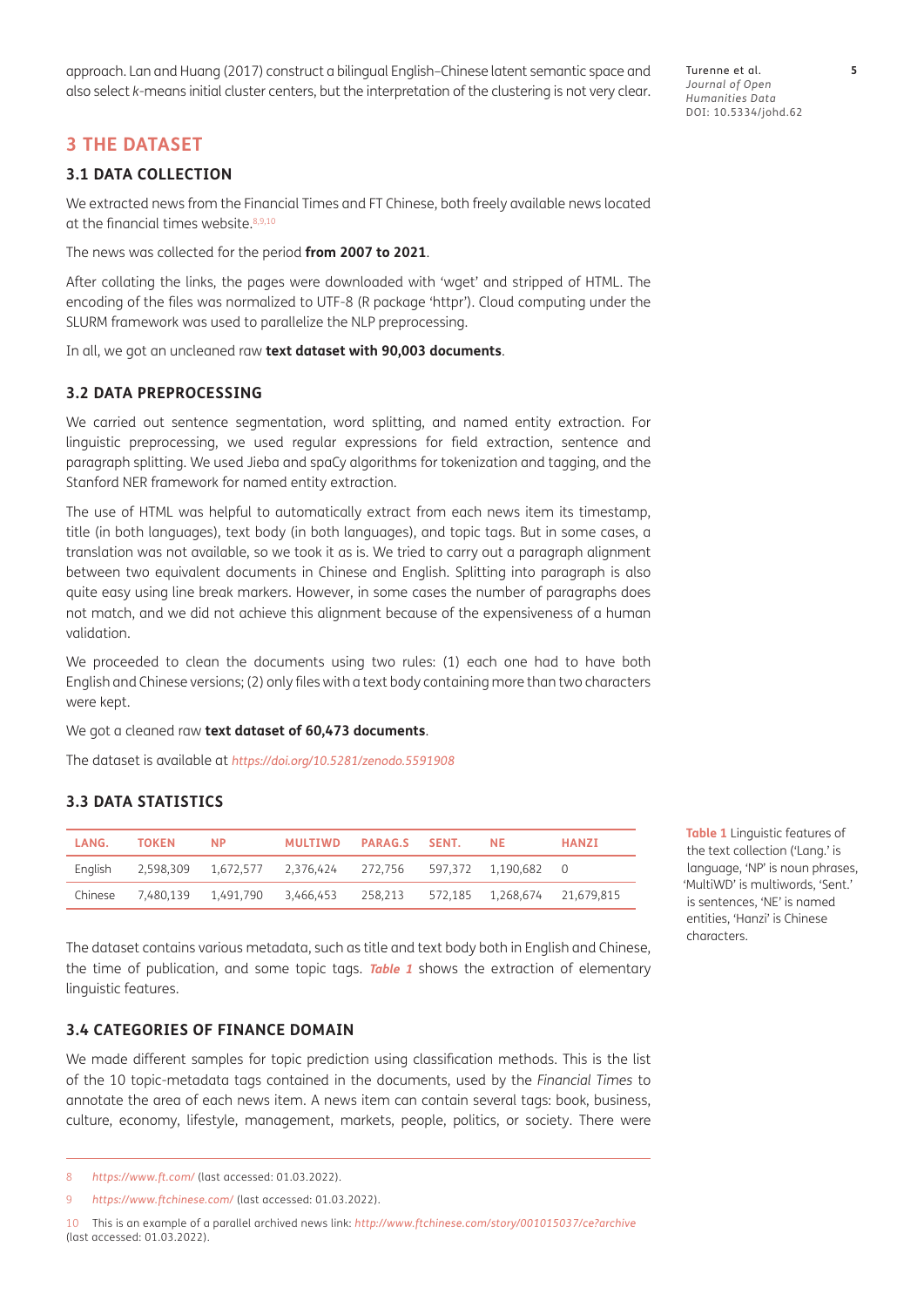57,584 documents containing topic metadata. This is the list of the 10 tags from the *Financial Times* websites about the economic sector we used for manual annotation: technology, consumer services, health care, consumer goods, basic materials, industrials, oil & gas, and telecommunications. There are 2,993 documents that were tagged manually.

Turenne et al. **6** *Journal of Open Humanities Data* DOI: [10.5334/johd.62](https://doi.org/10.5334/johd.62)

The top influential media in Finance are: 1. *The Wall Street Journal*. 2. Bloomberg. 3. *The New York Times*. 4. The *Financial Times*. 5. CNBC. 6. Reuters. 7. *The Economist*.

Five items of the Financial Times website can be clearly identified as related to the "economy" (equities, currencies, commodities, bonds, funds & ETFS) and the item world market can be associated with "markets," company as "business," and director dealings as management. The economy, management, markets, and business are among the tags contained in each document as metadata. However, we also find other tags, such as lifestyle, politics, and people. In fact, many influential people have an impact on the evolution of markets.

Other items as sectors and industrials can be further split into:

- id01 Technology (Software & Computer Services, Technology Hardware & Equipment)
- id02 Consumer Services (General Retailers, Travel & Leisure, Food & Drug Retailers, Media)
- id03 Health Care (Health Care Equipment & Services, Pharmaceuticals & Biotechnology)
- id04 Consumer Goods (Automobiles & Parts, Leisure Goods, Personal Goods, Food Producers, Household Goods, Tobacco, Beverages)
- id05 Basic Materials (Industrial Metals, Mining, Chemicals)
- id06 Industrials (Support Services, Electronic & Electrical Equipment, Industrial Transportation, Aerospace & Defense, Construction)
- id07 Financials (Real Estate Investment & Services, Financial Services, General Financial, Life Insurance, Banks, Nonlife Insurance)
- id08 Oil & Gas (Alternative Energy, Oil & Gas Producers, Oil Equipment, Services & Distribution)
- id09 Utilities (Gas, Water & Multi-utilities, Electricity)
- id10 Telecommunications (Fixed Line Telecommunications, Mobile Telecommunications)

Sectors, in finance, act both as a guide to make promising investments in the right places and as representation of areas of activity.

Topics id01 to id10 are used for manual annotation so their representation is less important than topics inserted into each document as metadata. From the manual annotation, the most frequent topics are: financials, consumer goods, consumer services, and technology. From the metadata, the most frequent topics are: business, the economy, markets, management, politics, lifestyle, and society.

#### **3.5 MANUAL ANNOTATION**

To carry out the manual annotation, we made a set of document batches, each one containing 100 distinct documents. A population of 31 students (year-3 level in computer science, with B1 to C1 level of English) received one batch each. Multiple annotation was possible, and the format of the annotation was quite elementary, such as document id followed by class id, one annotation by line, e.g.:

1014550; id07 1014871; id11

An extra annotator assessed the annotations by choosing randomly 10 files for each batch. If the annotation done by the extra annotator showed more than four differences from those produced by the annotator (i.e., *>*40% disagreement), the batch had to be revised by the annotator. Nineteen batches were revised. Finally, after the second round, we compiled all the batches together.

# **3.6 DATA USAGE**

As mentioned in the previous section on the literature, there are several ways to use a parallel dataset. The same is true for our Chinese–English parallel dataset for the domain of finance. So here are five main key points as possible usage: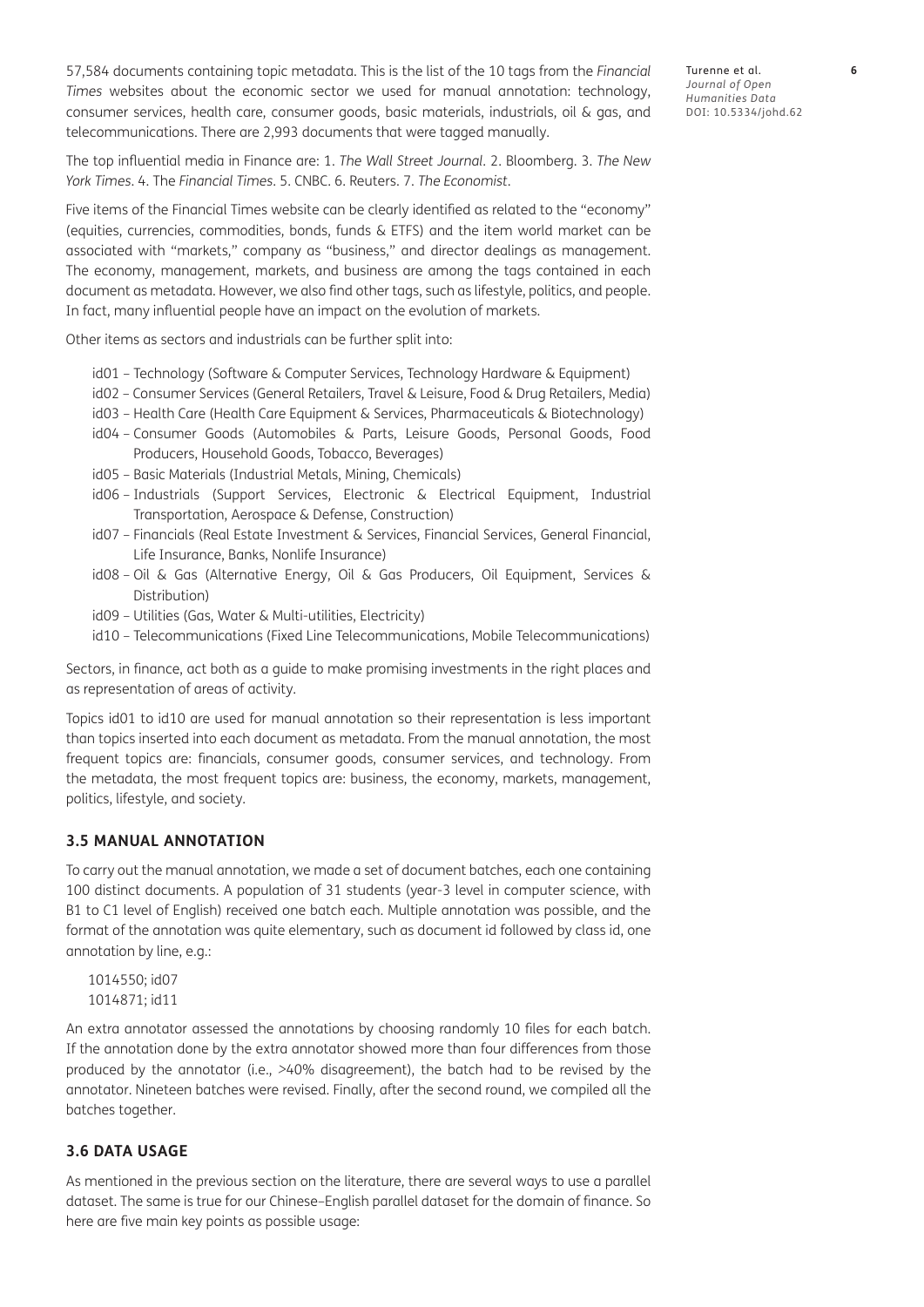The influence of the language on the knowledge discovery

We present the results of different clusterings for topic discovery and classification for topic detection. Here, the algorithm is not supposed to take into account specificities of the language (i.e., it is to be language-independent). This dataset can be useful to study how a language-dependent algorithm could be more efficient.

**•**  Keyword in context

Concordances of a word in the domain of finance can be extracted. In such a usage case, different contexts make possible the study of the meaning of a phrase and its variation.

**Automatic translation** 

A classical usage case is to exploit such a dataset to make automatic translations of documents in the domain of finance, using this dataset as a training set for a statistical machine translation system (SMT)

**Neologism translation** 

Translation is always a challenge, especially for new words. A usage case of the dataset is the study of neologisms. For example, to find the Chinese equivalent to about a new named entity in English (company name, people name).

**•**  Time series of a domain-specific word

The last case can be the study of the distribution of words or phrases over time and see their popularity.

# **4 DISCOVERY OF SOME FREQUENT INTERESTING TERMS**

In this section, we will search for some interesting words or phrases in the dataset and count their frequency of occurrence, which will be conducive to our further understanding of the dataset. Next, this section will be divided into three parts to explore the frequency of English proverbs and Chinese idioms, important finance related terms, and globally famous companies in the dataset. We made some experiments about lexical variation over time and proverb analysis (see appendix A for more details).

#### **4.1 DISCOVERY OF FREQUENT TERMS OF FINANCE DOMAIN**

The first step is deciding how to choose some commonly used financial terms. Our decision was to use Fundera. Fundera is an online marketplace that connects small business owners with the best providers of capital for their businesses. It offers product marketplaces that cover everything from loans to legal services, free financial content, and one-on-one access with experienced lending experts. Based on the founding editor and vice president of the Fundera Ledger Meredith Wood's "60 Business and finance terms you should definitely know",<sup>11</sup> we selected the top 20 financial terms that appear most frequently in the dataset. The results are shown on **[Table 2](#page-6-0)**.

| Capital       | 9383 | Net Worth            | 195 |
|---------------|------|----------------------|-----|
| Asset         | 3086 | Liability            | 141 |
| Liquidity     | 1704 | Business Plan        | 126 |
| Interest Rate | 1036 | Fixed Asset          | 101 |
| Bankruptcy    | 616  | Debt Financing       | 97  |
| Balance Sheet | 522  | Working Capital      | 83  |
| Principle     | 382  | Financial Statements | 72  |
| Collateral    | 371  | Equity Financing     | 64  |
| Depreciation  | 368  | Line of Credit       | 46  |
| Cash Flow     | 209  | Appraisal            | 42  |
|               |      |                      |     |

<span id="page-6-0"></span>**Table 2** 20 most frequently used financial terms.

11 *<https://www.fundera.com/blog/business-finance-terms-and-definitions>* (last accessed: 01.03.2022).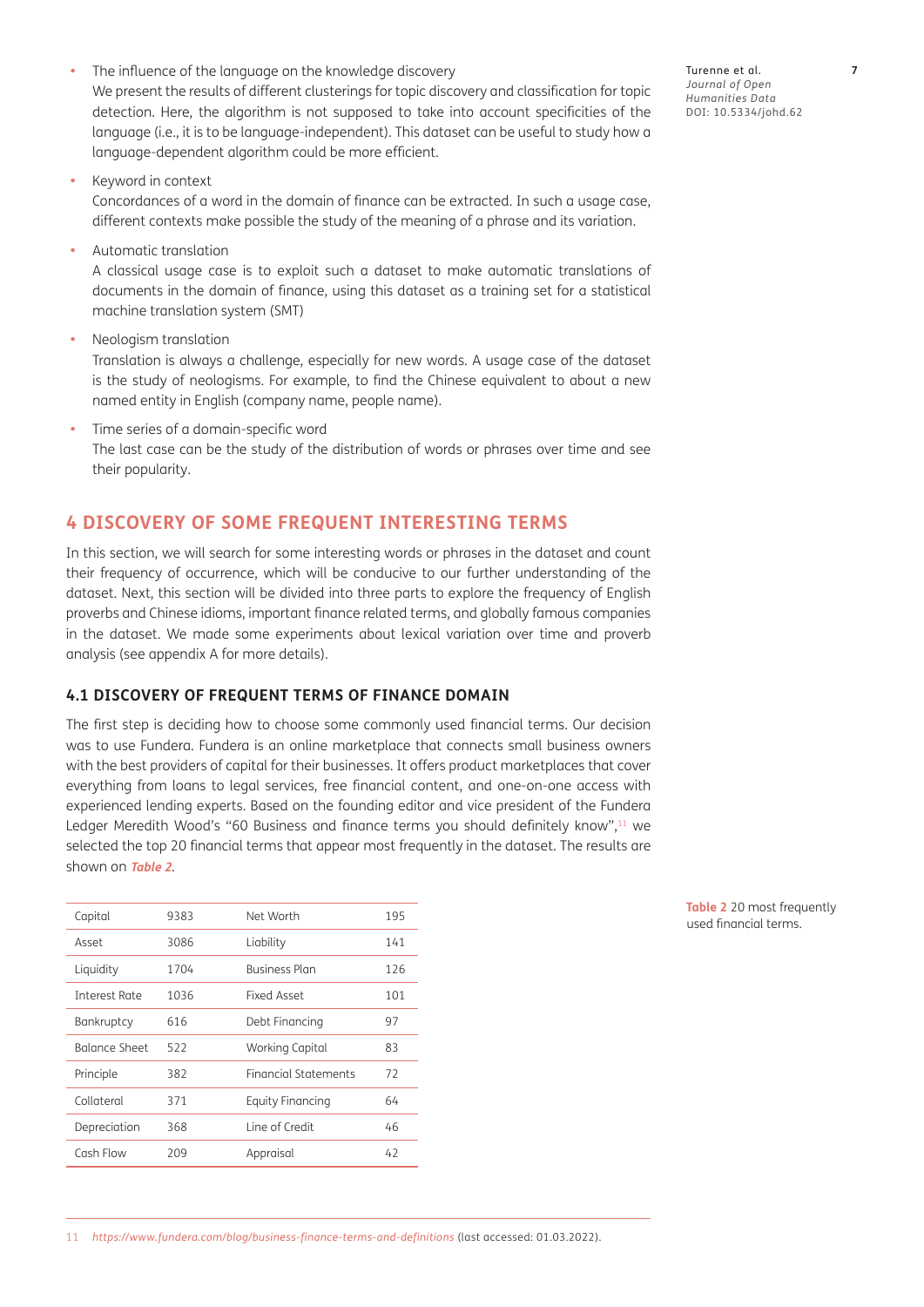Next, we imitated the method used above to detect the most frequent idioms and proverbs, extracting the statements in the dataset and calculating the frequency of occurrence of each financial term (see appendix file).

#### **4.2 DISCOVERY OF FREQUENT COMPANY NAMES**

We used the same method to collect statistics on the frequency of occurrence of company names in the dataset. Among them, we find the Chinese company Huawei, which shows that with the increase of China's international influence, Chinese technology enterprises are increasingly favored by global business people.

# **5 TEXT-MINING APPROACHES AND THE DOMAIN OF FINANCE**

The first point for people interested in finance or natural language processing about such a dataset as this, is that we provide a full analysis taking into account state of the art textmining technology. These experiments were of three kinds (see appendix B and appendix C for technical details):

- **(1)** lexical extraction (words, noun phrases, names of people, names of companies)
- **(2)** classification (rervised learning)
- **(3)** clustering (unsupervised learning)

As we showed in the section on the discovery of lexical items, this dataset is useful for identifying the important concepts and actors of the domain. These concepts are not new for an expert working in finance everyday, but the dataset can be used as an educational tool for students at school or college to understand what is finance through real life events and practical information. A list of frequent noun phrases (such as 'asset,' 'interest rate'), a list of famous and influential people (such as Elon Musk, Xi Jinping), a list of names of famous organizations (such as the IMF and the Fed) were extracted, and one hundred frequent items for these three categories can easily serve as a basic framework of concepts for educational purposes. We also studied and compared the properties of the English and Chinese languages through the use of proverbs, which is one of the high-level linguistic patterns of any language. We discovered that in the domain of finance, which is highly related to technology and also to society, in the Chinese language, people used more freely proverbs but not at all in English. We do not have an explanation for this except that it may be an important cultural difference in how people use language to disseminate information (even in a technological area). We have shown that using this classification technique some potential readers could process new documents (unseen from the dataset), which may be interesting for them, according to the ontology of 20 topics described in Section 3.4.

Clustering, by definition, relies mainly on organizing knowledge about a set of unstructured data. We have carried out several experiments and clustering has revealed some classical topics of finance, such as business or markets, but also surprising topics in the finance domain, such as lifestyle, art and life, politics, and British education, which seem to play a big role. This shows that finance is not just an activity in society, like sports for example, but also seems to be an ideological model. Secondly, the clusters show that even if finance is globalized, a polarity about the specific relationship between China and US appears to emerge as more important than all others.

#### **6 CONCLUSION**

Chinese and English is an interesting combination of languages for testing algorithms and mining. Finance is a hot area of activity in our contemporary world. We made a text dataset using the *Financial Times* website from which we grabbed 60,473 news items from between 2007 and 2021. This dataset is a bilingual Chinese–English parallel dataset of news in the domain of finance, and is open access. We used a text mining analytical framework. As a future perspective, our dataset can be used to infer the translation of new terms from English to Chinese (i.e., company names), to extract the distribution of occurrences of new concepts for time series analysis (i.e., neologisms) or to apply a more innovative clustering approach to discover new concepts (i.e., ontology learning).

Turenne et al. **8** *Journal of Open Humanities Data* DOI: [10.5334/johd.62](https://doi.org/10.5334/johd.62)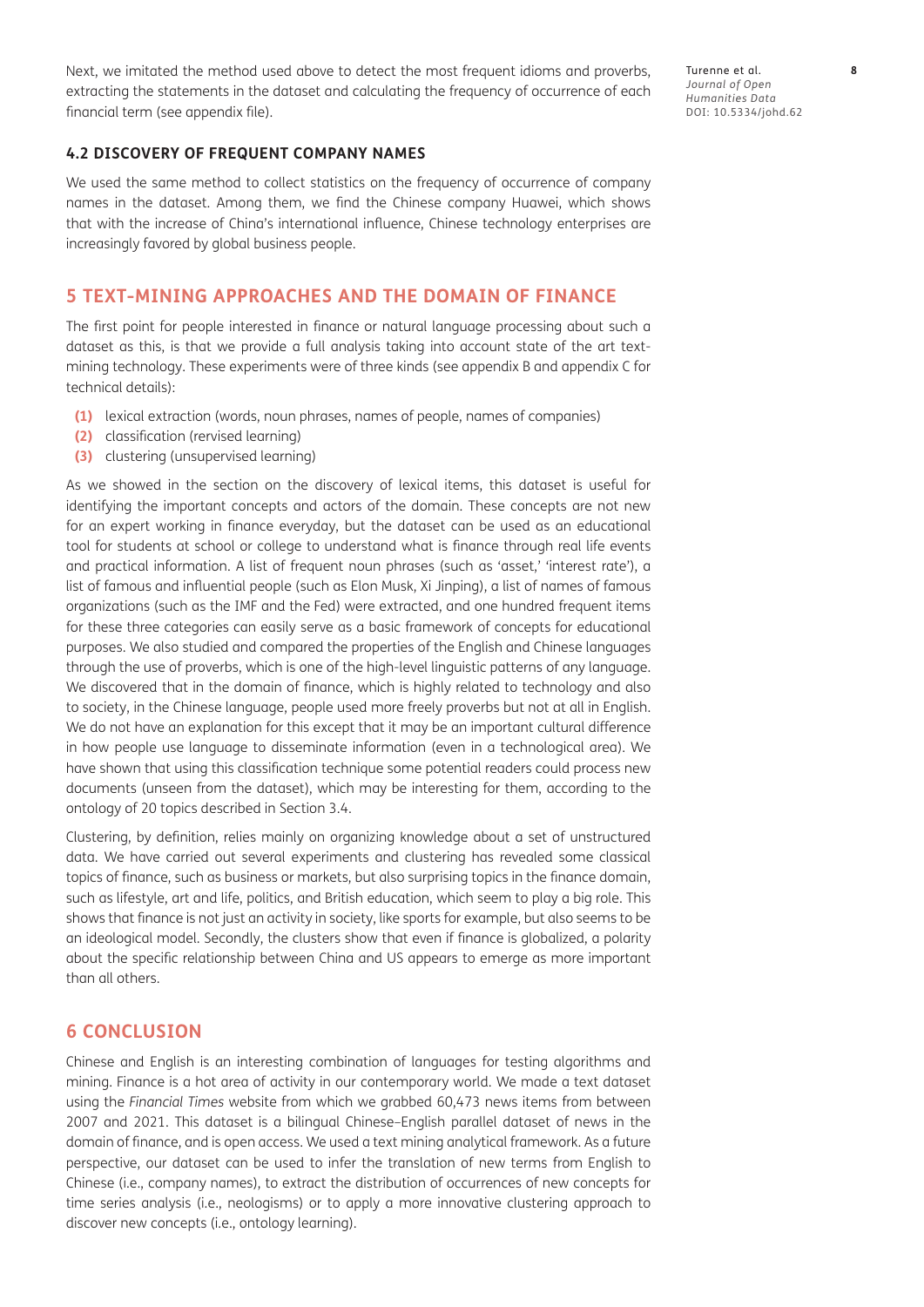# <span id="page-8-1"></span>**ADDITIONAL FILES**

The additional files for this article can be found as follows:

- **• Appendix A.** Discovery of some frequent interesting terms. DOI: *[https://doi.org/10.5334/](https://doi.org/10.5334/johd.62.s1) [johd.62.s1](https://doi.org/10.5334/johd.62.s1)*
- **• Appendix B.** Classification. DOI: *<https://doi.org/10.5334/johd.62.s2>*
- **• Appendix C.** Clustering. DOI: *<https://doi.org/10.5334/johd.62.s3>*

# **COMPETING INTERESTS**

The authors have no competing interests to declare.

# **AUTHOR CONTRIBUTIONS**

Nicolas Turenne: Conceptualisation and writing original draft Ziwei Chen: Methodology, Classification section Jianlong Li: Methodology, Classification section Guitao Fan: Methodology, lexical analysis and pattern section Jiaqi Zhou: Methodology, lexical analysis and pattern section Siyuan Wang: Methodology, clustering section Yiwen Li: Methodology, clustering section

# <span id="page-8-0"></span>**AUTHOR AFFILIATIONS**

#### **Nicolas Turenne** *[orcid.org/0000-0003-1229-5590](https://orcid.org/0000-0003-1229-5590)*

BNU-HKBU United International College, UIC, Division of Science and Technology, Zhuhai Guangdong, China

#### **Ziwei Chen**

BNU-HKBU United International College, UIC, Division of Science and Technology, Zhuhai Guangdong, China

#### **Guitao Fan**

BNU-HKBU United International College, UIC, Division of Science and Technology, Zhuhai Guangdong, China

#### **Jianlong Li**

BNU-HKBU United International College, UIC, Division of Science and Technology, Zhuhai Guangdong, China

#### **Yiwen Li**

BNU-HKBU United International College, UIC, Division of Science and Technology, Zhuhai Guangdong, China

#### **Siyuan Wang**

BNU-HKBU United International College, UIC, Division of Science and Technology, Zhuhai Guangdong, China

#### **Jiaqi Zhou**

BNU-HKBU United International College, UIC, Division of Science and Technology, Zhuhai Guangdong, China

# **REFERENCES**

- **Akbik, A., Blythe, D.,** & **Vollgraf, R.** (2018). Contextual string embeddings for sequence labeling. In *Proceedings of the 27th international conference on computational linguistics (coling)*  (pp. 1638–1649). New Mexico: Paparazzi Press. Retrieved from *<https://aclanthology.org/C18-1139>*
- **Altammami, S., Atwell, E.,** & **Alsalka, A.** (2020). The Arabic-English parallel corpus of authentic hadith. *International Journal on Islamic Applications in Computer Science And Technology*, *8*(2). DOI: *[http://](http://www.sign-ific-ance.co.uk/index.php/IJASAT/article/view/2199) [www.sign-ific-ance.co.uk/index.php/IJASAT/article/view/2199](http://www.sign-ific-ance.co.uk/index.php/IJASAT/article/view/2199)*
- **Arcan, M., Thomas, S. M., de Brandt, D.,** & **Buitelaar, P.** (2013). Translating the FINREP taxonomy using a domain-specific corpus. In *Proceedings of Chinese translation summit XIV*. Nice, France. Retrieved from *<https://aclanthology.org/2013.mtsummit-posters.1.pdf>*
- **Beikian, A.,** & **Borzoufard, M.** (2016). *Mizan: A large persian-english parallel corpus.* Retrieved from *[https://](https://cdn.ketabchi.com/products/175402/pdfs/ketab-general-book-sample-wybml.pdf) [cdn.ketabchi.com/products/175402/pdfs/ketab-general-book-sample-wybml.pdf](https://cdn.ketabchi.com/products/175402/pdfs/ketab-general-book-sample-wybml.pdf)*

Turenne et al. **9** *Journal of Open Humanities Data* DOI: [10.5334/johd.62](https://doi.org/10.5334/johd.62)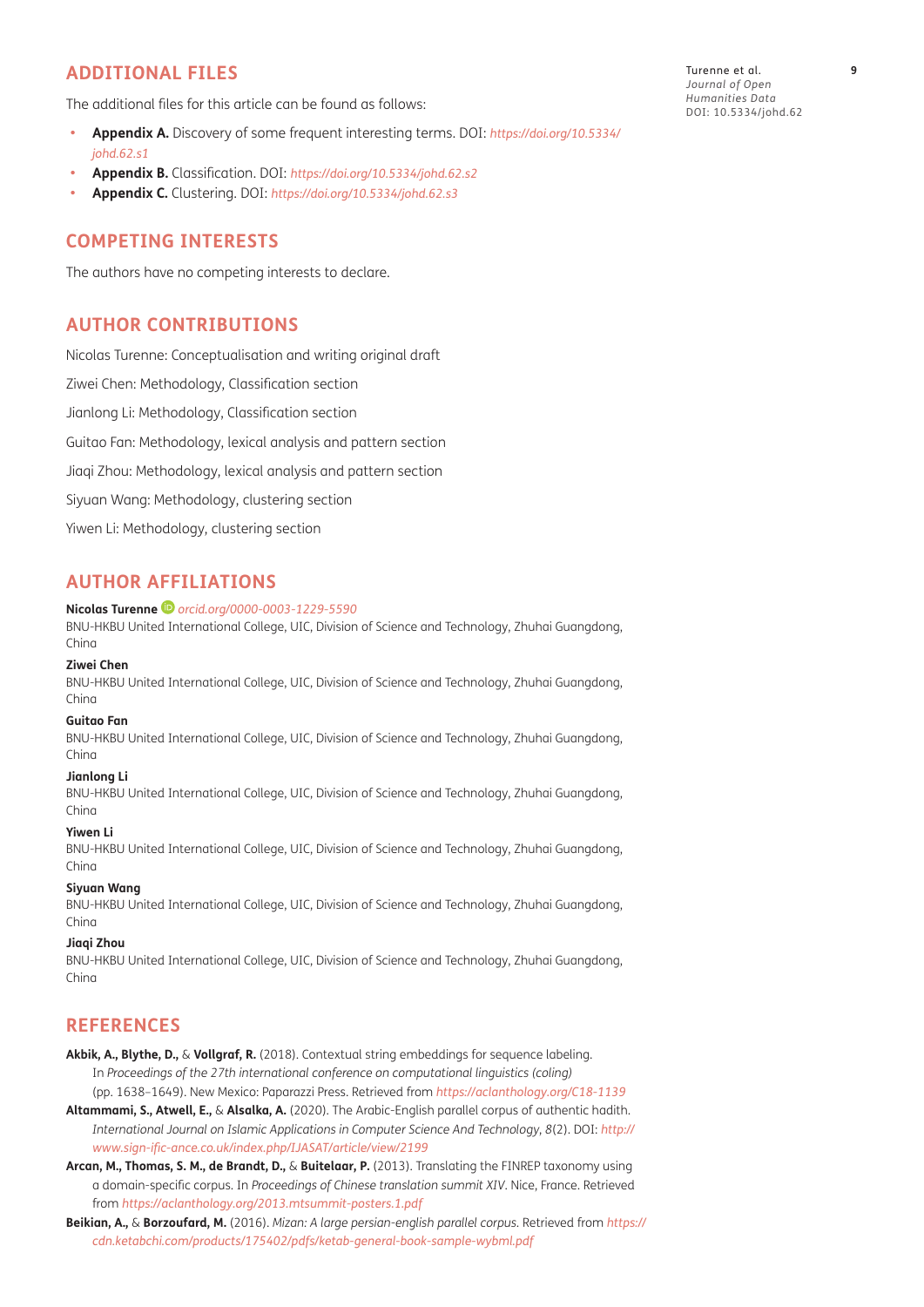- <span id="page-9-0"></span>**Bick, E.,** & **Barreiro, A.** (2015). Automatic anonymisation of a new portuguese-english parallel corpus in the legal-financial domain. *Oslo Studies in Language, 7*(1), 101–124. Retrieved from *[https://journals.](https://journals.uio.no/index.php/osla/article/view/1460/1357) [uio.no/index.php/osla/article/view/1460/1357](https://journals.uio.no/index.php/osla/article/view/1460/1357)*. DOI: *<https://doi.org/10.5617/osla.1460>*
- **Boldrini, E.,** & **Ferrández, S.** (2009, March 1–7). A parallel corpus labeled using open and restricted domain ontologies. In *Proceedings of 10th international conference CICLing.* Mexico City, Mexico. DOI: *[https://doi.org/10.1007/978-3-642-00382-0\\_28](https://doi.org/10.1007/978-3-642-00382-0_28)*
- **Bureros, L. L., Tabaranza, Z. L. B.,** & **Roxas, R. R.** (2015). Building an English-Cebuano tourism parallel corpus and a named-entity list from the Web. In *Proceedings of workshop on computation: Theory and practice* (pp. 158–169). DOI: *[https://doi.org/10.1142/9789813202818\\_0012](https://doi.org/10.1142/9789813202818_0012)*
- **Chang, B.** (2004). Chinese-English parallel corpus construction and its application. In *Proceedings of the PACLIC* (pp. 201–204). Tokyo: Waseda University, Dec. 8–10. Retrieved from *[https://aclanthology.org/](https://aclanthology.org/Y04-1030.pdf) [Y04-1030.pdf](https://aclanthology.org/Y04-1030.pdf)*
- **Chiu, J. P. C.,** & **Nichols, E.** (2016). Named entity recognition with bidirectional LSTM-CNNs. *Transactions of the Association for Computational Linguistics* (pp. 357–370). DOI: *[https://doi.org/10.1162/](https://doi.org/10.1162/tacl_a_00104) [tacl\\_a\\_00104](https://doi.org/10.1162/tacl_a_00104)*
- **Christodoulopoulos, C.,** & **Steedman, M.** (2014). *The Bible in 100 Languages*. Retrieved from *[https://](https://github.com/christos-c/bible-corpus) [github.com/christos-c/bible-corpus](https://github.com/christos-c/bible-corpus)*
- **Dipper, S.,** & **Schultz-Balluff, S.** (2013). The Anselm Corpus: Methods and perspectives of a parallel aligned corpus. In *Proceedings of the workshop on computational historical linguistics at NODALIDA. NEALT* (pp. 27–42). Retrieved from *<https://ep.liu.se/ecp/087/ecp13087.pdf#page=35>*

**Dua, D.,** & **Graff, C.** (2017). *UCI machine learning repository*. Retrieved from *<http://archive.ics.uci.edu/ml>*

- **Espla-Gomis, M., Klubi**č**ka, F., Ljubeši**ć**, N., Ortiz-Rojas, S., Papavassiliou, V.,** & **Prokopidis, P.** (2014). Comparing two acquisition systems for automatically building an English-Croatian parallel corpus from multilingual websites. In *Proceedings of the ninth international conference on language resources and evaluation* (pp. 1252–1258). European Language Resources Association (ELRA). Retrieved from *<http://www.lrec-conf.org/proceedings/lrec2014/pdf/529 Paper.pdf>*
- **Fraisse, A., Tran, Q.-T., Jenn, R., Paroubek, P.,** & **Fishkin, S.** (2018, May). TransLiTex: A parallel corpus of translated literary texts. In *Proceedings of the eleventh international conference on language resources and evaluation* (pp. 201–204). Miyazaki, Japan: European Language Resources Association (ELRA). Retrieved from *<https://hal.archives-ouvertes.fr/hal-01827884/file/11 W34.pdf>*
- **Frankenberg-Garcia, A.** (2009). Compiling and using a parallel corpus for research in translation. *Babel: International journal of translation, 21*(1), 57–71. Retrieved from *[https://openresearch.surrey.ac.uk/](https://openresearch.surrey.ac.uk/esploro/outputs/journalArticle/Compiling-and-using-a-parallel-corpus-for-research-in-translation/99516816302346#file-0) [esploro/outputs/journalArticle/Compiling-and-using-a-parallel-corpus-for-research-in-translation/995](https://openresearch.surrey.ac.uk/esploro/outputs/journalArticle/Compiling-and-using-a-parallel-corpus-for-research-in-translation/99516816302346#file-0) [16816302346#file-0](https://openresearch.surrey.ac.uk/esploro/outputs/journalArticle/Compiling-and-using-a-parallel-corpus-for-research-in-translation/99516816302346#file-0)*
- **Ghaddar, A.,** & **Langlais, P.** (2020). Sedar: a large scale French-english financial domain parallel corpus. In Proceedings of the language resources and evaluation conference (pp. 3595-3602). Marseille, France: European Language Resources Association. Retrieved from *<https://aclanthology.org/2020.lrec-1.442>*
- **Giouli, V., Glaros, N., Simov, K.,** & **Osenova, P.** (2009). A web-enabled and speech-enhanced parallel corpus of Greek-Bulgarian cultural texts. In *Proceedings of the of the EACL workshop on language technology and resources for cultural heritage, social sciences, humanities, and education* (pp. 35–42). Athens, Greece: Association for Computational Linguistics. Retrieved from *[https://aclanthology.org/](https://aclanthology.org/W09-0305.pdf) [W09-0305.pdf](https://aclanthology.org/W09-0305.pdf)*. DOI: *<https://doi.org/10.3115/1642049.1642054>*
- **Guo, X.** (2016, November 17–18). Drawing a route map of making a small domain-specific parallel corpus for translators and beyond. In *Proceedings of translating and the computer* (pp. 88–99). London, UK. Retrieved from *<https://aclanthology.org/2016.tc-1.9.pdf>*
- **Guzman, J. R.** (2013). El corpus COVALT i l'eina d'alineament de frases Alfra-COVALT. In L. Bracho Lapiedra (Ed.), *El corpus COVALT: un observatori de fraseologia traduïda* (pp. 49–60). Aachen: Shaker.
- **Hamoud, B.,** & **Atwell, E.** (2017). Evaluation corpus for restricted-domain question-answering systems for the holy Quran. *International Journal of Science and Research, 6*(8), 1133–1138. Retrieved from *<https://eprints.whiterose.ac.uk/125920/>*
- **Kashefi, O.** (2020). *MIZAN: A large Persian-English parallel corpus*. Retrieved from *[https://arxiv.org/](https://arxiv.org/pdf/1801.02107v3.pdf) [pdf/1801.02107v3.pdf](https://arxiv.org/pdf/1801.02107v3.pdf)*
- **Kenny, D.** (1999). The German-English parallel corpus of literary texts (GEPCOLT): A resource for translation scholars. *Teanga*, *1*, 25–42.
- **Koehn, P.** (2005). *Europarl*. Retrieved from *<http://www.statmt.org/europarl/>*
- **Kolchinsky, A., Lourenco, A., Wu, H.-Y.,** & **Rocha, L. M.** (2015). Extraction of pharmacokinetic evidence of drug-drug interactions from the literature. *PLOS ONE.* DOI: *[https://doi.org/10.1371/journal.](https://doi.org/10.1371/journal.pone.0122199) [pone.0122199](https://doi.org/10.1371/journal.pone.0122199)*
- **Labaka, G., Alegria, I.,** & **Sarasola, K.** (2016). Domain adaptation in MT using Wikipedia as a parallel corpus: Resources and evaluation. In *Proceedings of the tenth international conference on language resources and evaluation* (pp. 2209–2213). Portoroz, Slovenia: European Language Resources Association (ELRA).

Turenne et al. **10** *Journal of Open Humanities Data* DOI: [10.5334/johd.62](https://doi.org/10.5334/johd.62)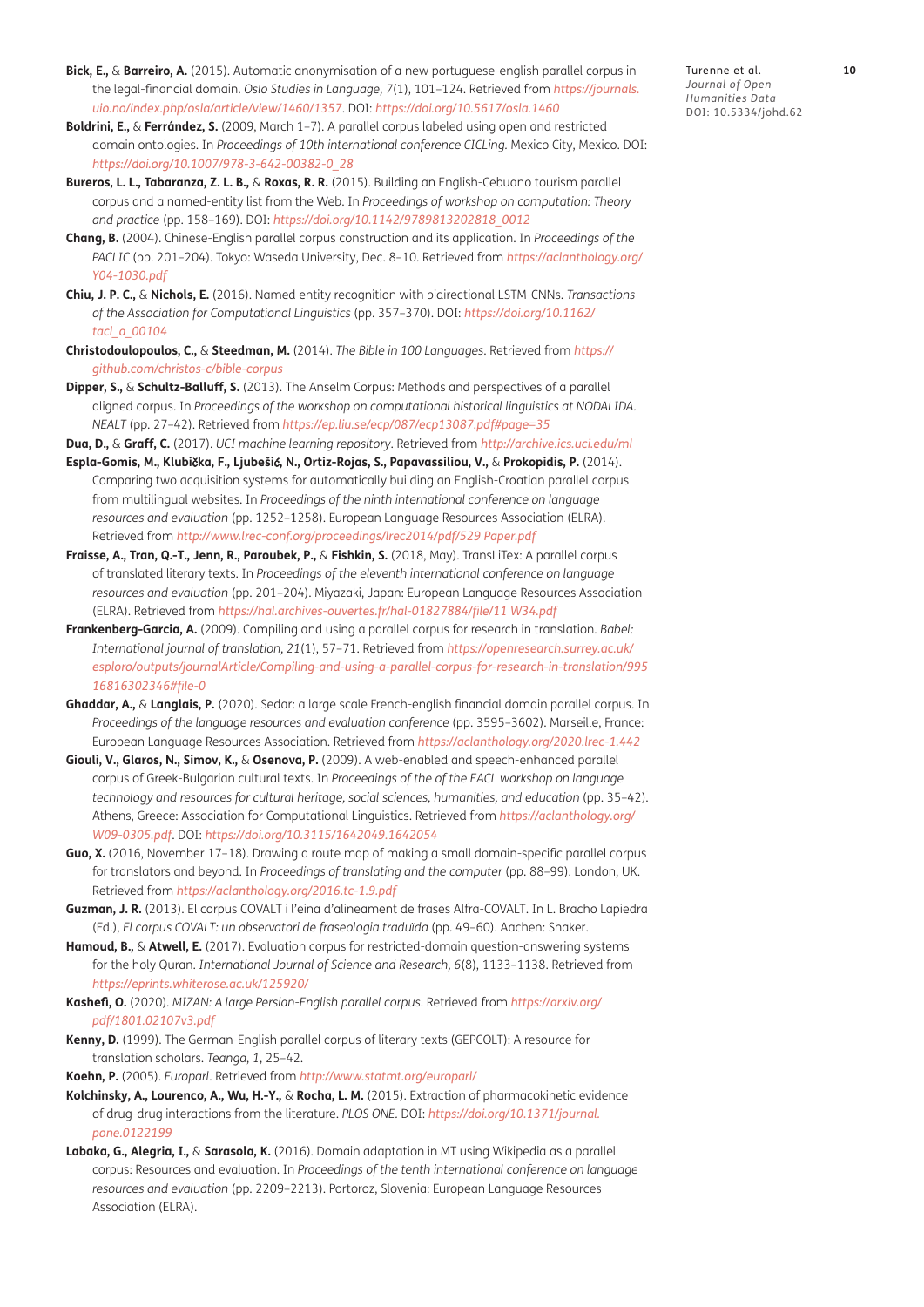- <span id="page-10-0"></span>Lan, H., & Huang, J. (2017, February). Chinese-English cross-language text clustering algorithm based on latent semantic analysis. In *Proceedings of information science and cloud computing* (pp. 1–7). Retrieved from *[https://pos.sissa.it/300/007/pdf](https://pos.sissa.it/300/007/pdf )*
- **Lee, C.-H.,** & **Yang, H.-C.** (2000). Towards multilingual information discovery through a SOM based text mining approach. In *PRICAI workshop on text and web mining* (pp. 80–87). Melbourne, Australia. Retrieved from *[https://citeseerx.ist.psu.edu/viewdoc/](https://citeseerx.ist.psu.edu/viewdoc/download?doi=10.1.1.33.8800&rep=rep1&type=pdf) [download?doi=10.1.1.33.8800&rep=rep1&type=pdf](https://citeseerx.ist.psu.edu/viewdoc/download?doi=10.1.1.33.8800&rep=rep1&type=pdf)*
- **Lee, D.-Y.** (2011). A corpus-based translation of Korean financial reports into English. *Journal of Universal Language, 12*(1), 75–94. Retrieved from *[https://www.sejongjul.org/download/download](https://www.sejongjul.org/download/download pdf?pid=jul-12-1-75)  [pdf?pid=jul-12-1-75](https://www.sejongjul.org/download/download pdf?pid=jul-12-1-75)*. DOI: *<https://doi.org/10.22425/jul.2011.12.1.75>*
- **Lefever, E., Macken, L.,** & **Hoste, V.** (2009, 30 March 3 April). Language-independent bilingual terminology extraction from a multilingual parallel corpus. In *Proceedings of the 12th conference of the European Chapter of the ACL* (pp. 1746–1751). Athens, Greece. Retrieved from *[https://](https://aclanthology.org/E09-1057.pdf) [aclanthology.org/E09-1057.pdf](https://aclanthology.org/E09-1057.pdf)*. DOI: *<https://doi.org/10.3115/1609067.1609122>*
- **Li, L., Wang, P., Huang, D.,** & **Zhao, L.** (2011). Mining English-Chinese named entity pairs from comparable corpora. *ACM Transactions on Asian Language Information Processing*, *10*, 1–19. DOI: *[https://doi.](https://doi.org/10.1145/2025384.2025387) [org/10.1145/2025384.2025387](https://doi.org/10.1145/2025384.2025387)*
- **Lu, B., Tsou, B. K., Jiang, T., Kwong, O. Y.,** & **Zhu, J.** (2010). Mining large-scale parallel corpora from multilingual patents: An English-Chinese example and its application to SMT. In *Proceedings of the 1st CIPS-SIGHAN joint conference on Chinese language processing* (pp. 79–86). Beijing. Retrieved from *<https://aclanthology.org/W10-4110.pdf>*
- **McEnery, T.,** & **Xiao, Z.** (2007). Parallel and comparable corpora the state of play. In N. T. Y. Kawaguchi T. Takagaki & Y. Tsuruga (Eds.), *Proceedings of the international conference on Asian language processing* (pp. 131–146). Amsterdam: Benjamin. DOI: *<https://doi.org/10.1075/ubli.6.11mce>*
- **Miletic, A., Stosic, D.,** & **Marjanovi**ć**, D.** (2017). ParCoLab: A Parallel Corpus for Serbian, French and English. In K. Ekštein & V. Matoušek (Eds.), *Text, Speech, and Dialogue. TSD 2017. Lecture Notes in Computer Science*, *10415*, 201–204. Berlin: Springer-Verlag. DOI: *<https://doi.org/10.1007/978-3-319-64206-2>*
- **Neves, M., Yepes, A. J.,** & **Névéol, A.** (2016). The Scielo Corpus: A parallel corpus of scientific publications for biomedicine. In *Proceedings of the 15th international conference on language resources and evaluation.* European Language Resources Association. Retrieved from *[https://aclanthology.org/L16-](https://aclanthology.org/L16-1470) [1470](https://aclanthology.org/L16-1470)*
- **Ponay, C. S.,** & **Cheng, C. K.** (2015). Building an English-Filipino tourism corpus and lexicon for an ASEAN language translation system. In *Proceedings of the international conference ASIALEX* (pp. 201–204). Hong Kong: Polytechnic University. Retrieved from *[https://www.researchgate.net/profile/Charmaine-](https://www.researchgate.net/profile/Charmaine-Ponay-2/publication/27994689223BuildinganEnglish-FilipinoTourismCorpusandLexiconforanASEANLanguageTranslationSystem/links/559f2fee08ae97223ddc602f/23-Building-an-English-Filipino-Tourism-Corpus-and-Lexicon-fo)[Ponay-2/publication/27994689223BuildinganEnglish-FilipinoTourismCorpusandLexiconforanASEANLa](https://www.researchgate.net/profile/Charmaine-Ponay-2/publication/27994689223BuildinganEnglish-FilipinoTourismCorpusandLexiconforanASEANLanguageTranslationSystem/links/559f2fee08ae97223ddc602f/23-Building-an-English-Filipino-Tourism-Corpus-and-Lexicon-fo) [nguageTranslationSystem/links/559f2fee08ae97223ddc602f/23-Building-an-English-Filipino-Tourism-](https://www.researchgate.net/profile/Charmaine-Ponay-2/publication/27994689223BuildinganEnglish-FilipinoTourismCorpusandLexiconforanASEANLanguageTranslationSystem/links/559f2fee08ae97223ddc602f/23-Building-an-English-Filipino-Tourism-Corpus-and-Lexicon-fo)[Corpus-and-Lexicon-for-an-ASEAN-Language-Translation-System.pdf](https://www.researchgate.net/profile/Charmaine-Ponay-2/publication/27994689223BuildinganEnglish-FilipinoTourismCorpusandLexiconforanASEANLanguageTranslationSystem/links/559f2fee08ae97223ddc602f/23-Building-an-English-Filipino-Tourism-Corpus-and-Lexicon-fo)*
- **Rosemeyer, M.,** & **Enrique-Arias, A.** (2016). A match made in heaven: Using parallel corpora and multinomial logistic regression to analyze the expression of possession in Old Spanish. *Language Variation and Change*, *28*(03), 307–334. DOI: *<https://doi.org/10.1017/S0954394516000120>*
- **Rovenchak, A.** (2021). Bamana tales recorded by Umaru Nanankr Jara: A comparative study based on a Bamana-French parallel corpus. *Mandenkan*, *64*, 81–104. DOI: *[https://doi.org/10.4000/](https://doi.org/10.4000/mandenkan.2471) [mandenkan.2471](https://doi.org/10.4000/mandenkan.2471)*
- **Schwenk, H., Chaudhary, V., Sun, S., Gong, H.,** & **Guzmán, F.** (2021, April). WikiMatrix: Mining 135M parallel sentences in 1620 language pairs from Wikipedia. In *Proceedings of the 16th conference*  of the European Chapter of the Association for Computational Linguistics: Main volume (pp. 1351-1361). Online: Association for Computational Linguistics. Retrieved from *[https://www.aclweb.org/](https://www.aclweb.org/anthology/2021.eacl-main.115) [anthology/2021.eacl-main.115](https://www.aclweb.org/anthology/2021.eacl-main.115)*. DOI: *<https://doi.org/10.18653/v1/2021.eacl-main.115>*
- **Smirnova, O.,** & **Rackevi**č**ien**ė**, S.** (2020). *English-French-Lithuanian parallel corpus of EU financial documents*. Retrieved from *<http://hdl.handle.net/20.500.11821/35>*
- **Srivastava, J.,** & **Sanyal, S.** (2015). POS-based word alignment for small corpus. In *Proceedings of international conference on Asian language processing* (pp. 37–40). DOI: *[https://doi.org/10.1109/](https://doi.org/10.1109/IALP.2015.7451526) [IALP.2015.7451526](https://doi.org/10.1109/IALP.2015.7451526)*
- **Steinberger, R., Pouliquen, B., Widiger, A., Ignat, C., Erjavec, T., Tufis, D.,** & **Varga, D.** (2006, 24–26 May). The JRC-Acquis: A multilingual aligned parallel corpus with 20+ languages. In *Proceedings of the 5th international conference on language resources and evaluation* (pp. 2142–2147). Genoa, Italy. Retrieved from *<https://arxiv.org/abs/cs/0609058>*
- **Sturgeon, D.** (Ed.). (2021). *Ancient Chinese Books Datasets (Chinese Text Project)*. Retrieved from *[https://](https://ctext.org/daoism) [ctext.org/daoism](https://ctext.org/daoism)*
- **Tian, L., Wong, D. F., Chao, L. S., Quaresma, P., Oliveira, F.,** & **Yi, L.** (2014). UM-Corpus: A Large English-Chinese parallel corpus for statistical machine translation. In *LREC*. Reykjavik, Iceland: European Language Resources Association (ELRA). Retrieved from *[http://www.lrec-conf.org/proceedings/](http://www.lrec-conf.org/proceedings/lrec2014/pdf/774Paper.pdf) [lrec2014/pdf/774Paper.pdf](http://www.lrec-conf.org/proceedings/lrec2014/pdf/774Paper.pdf)*

Turenne et al. **11** *Journal of Open Humanities Data* DOI: [10.5334/johd.62](https://doi.org/10.5334/johd.62)